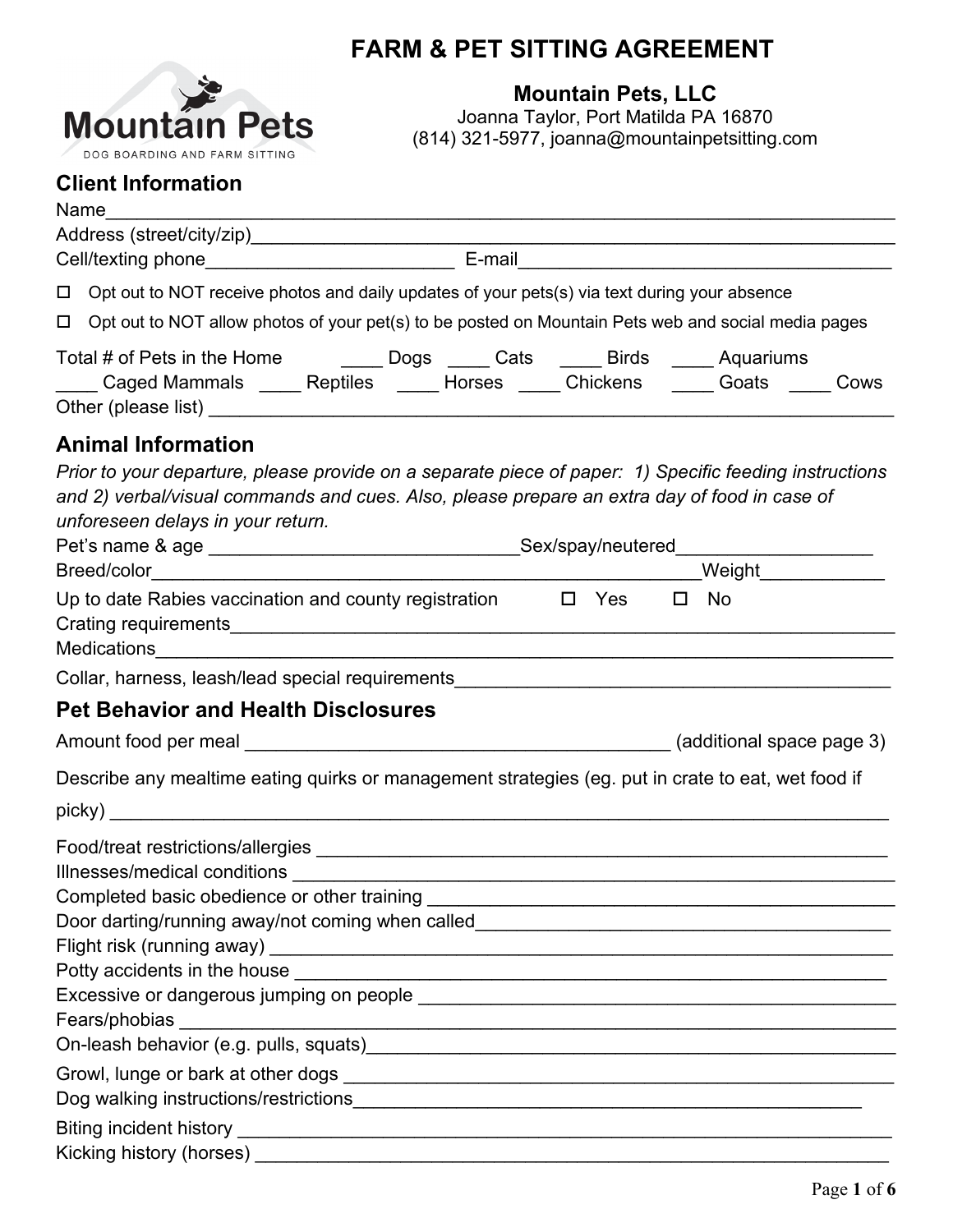| Average daily activity/exercise description                                                                                                                                                                                    |
|--------------------------------------------------------------------------------------------------------------------------------------------------------------------------------------------------------------------------------|
| Exercise/activity restrictions                                                                                                                                                                                                 |
| Additional notes                                                                                                                                                                                                               |
| <b>Home/Farm Details</b>                                                                                                                                                                                                       |
|                                                                                                                                                                                                                                |
| Food/treats location in the contract of the contract of the contract of the contract of the contract of the contract of the contract of the contract of the contract of the contract of the contract of the contract of the co |
| Leash/lead storage location                                                                                                                                                                                                    |
| Cleaning supplies location example and the contract of the contract of the contract of the contract of the contract of the contract of the contract of the contract of the contract of the contract of the contract of the con |
| Outdoor poop disposal                                                                                                                                                                                                          |
| Indoor accidents cleanup and disposal                                                                                                                                                                                          |
|                                                                                                                                                                                                                                |
|                                                                                                                                                                                                                                |
| <b>Additional notes</b>                                                                                                                                                                                                        |

### **Home/Farm Access**

| <b>Alarm Instructions</b> |                                                     |
|---------------------------|-----------------------------------------------------|
| Garage Door Code*         |                                                     |
|                           | Is a security system in place? $\Box$ Yes $\Box$ No |

*\*We must also have a house key if garage door code/opener is used for home access* Permission to use your restroom  $\Box$  Yes  $\Box$  No

# **Other Services During Sitting Visit**

| $\Box$ Bring in mail/newspapers | $\Box$ Open/close curtains                       |
|---------------------------------|--------------------------------------------------|
| $\Box$ Water plants             | $\Box$ Fill outdoor bird feeders                 |
| $\Box$ Alternate lights         | $\Box$ Take recycling and garbage to curb (days) |
| $\Box$ Other                    |                                                  |
|                                 |                                                  |

## **Emergency Contacts**

| Emergency Contact Name & Address: |                                                                                                                                                                                                                                                                |
|-----------------------------------|----------------------------------------------------------------------------------------------------------------------------------------------------------------------------------------------------------------------------------------------------------------|
|                                   | Phone:                                                                                                                                                                                                                                                         |
| Trusted Neighbor Name & Address:  |                                                                                                                                                                                                                                                                |
|                                   | Phone:                                                                                                                                                                                                                                                         |
| Veterinarian Name & Address:      |                                                                                                                                                                                                                                                                |
|                                   | Phone:                                                                                                                                                                                                                                                         |
|                                   | In the event the pet sitter arrives to the home to discover a home emergency such as the electricity is<br>off, pipe is broken, etc., AND you cannot be reached, what should the pet sitter do?<br>$\Box$ Notify emergency contact $\Box$ Contact others below |
| Landlord                          | Electric Company <b>Electric Company</b>                                                                                                                                                                                                                       |
| Plumber                           | Electrician                                                                                                                                                                                                                                                    |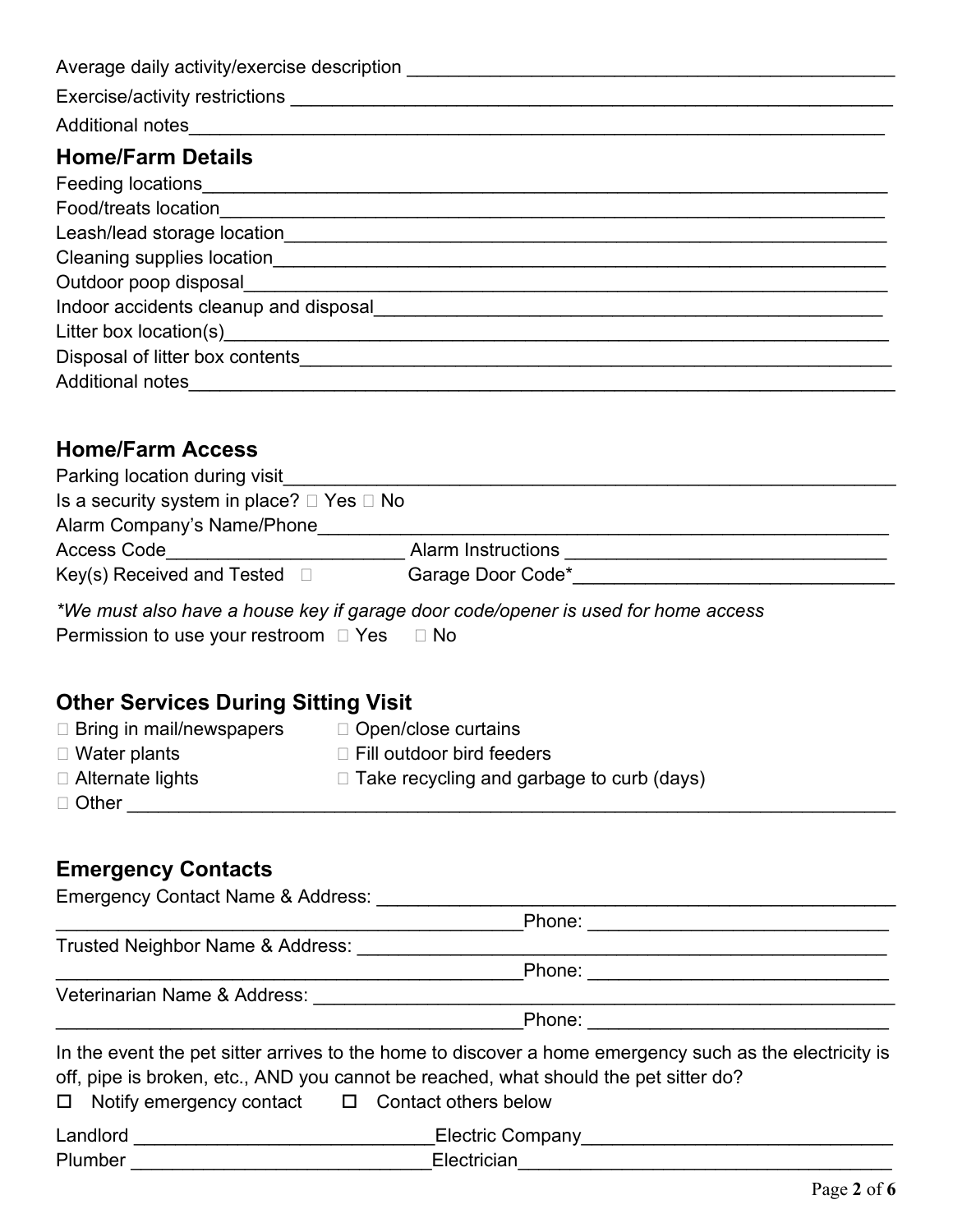Other people or service companies which may be at the home when the Pet Sitter arrives to the home (cleaning service, etc.)

#### **Pet Guardian Assignment**

In the unlikely event that you are unable to return and assume care of your pet(s), please list the name of the person(s**)** we should contact to take over the care of your pet(s) (if necessary) until final pet guardianship is determined by arrangements made in your will or other legal documents. Please be sure that you have notified the person(s) below that you have listed them as your emergency pet guardianship contact and that we have been given their contact information. This cannot be yourself.

\_\_\_\_\_\_\_\_\_\_\_\_\_\_\_\_\_\_\_\_\_\_\_\_\_\_\_\_\_\_\_\_\_\_\_\_\_\_\_\_\_\_\_\_\_\_\_\_\_\_\_\_\_\_\_\_\_\_\_\_\_\_\_\_\_\_\_\_\_\_\_\_\_\_\_\_\_\_\_\_

Pet Guardian Name: et al. 2011 and 2012 and 2013 and 2014 and 2012 and 2013 and 2013 and 2013 and 2013 and 201

#### **Additional Notes:**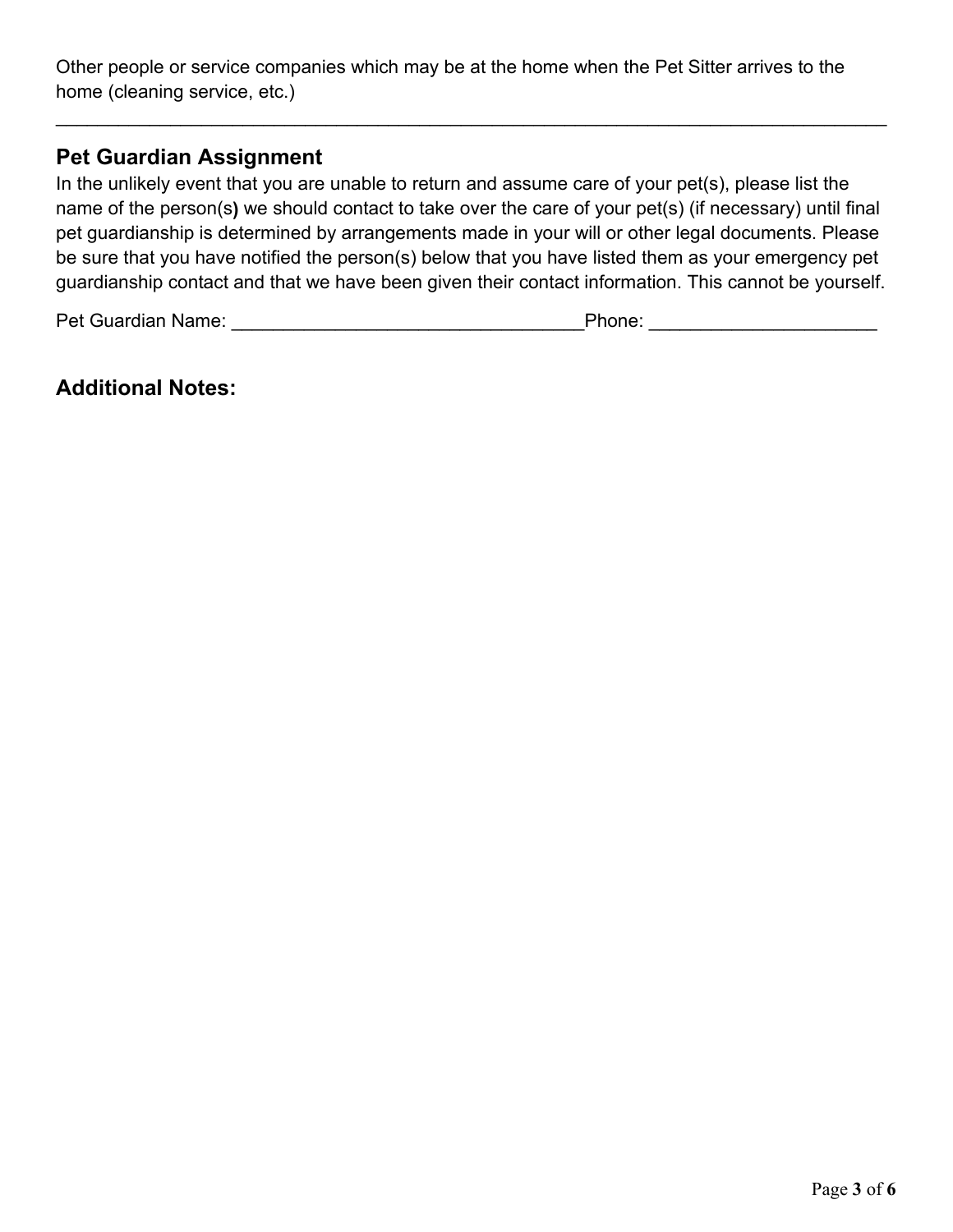#### **TERMS & CONDITIONS Mountain Pets, LLC**

The parties herein agree as follows:

- 1. This Agreement will take effect upon signature by both Client and Mountain Pets and will remain in effect for a year, or less than a year if terminated by either party as provided below in Item 15. The first scheduled service period of this agreement starts on **Example 20 and 10** and 20 and 20 and 20 and 20 and 20 and 20 and 20 and 20 and 20 and 20 and 20 and 20 and 20 and 20 and 20 and 20 and 20 and 20 and 20 and 20 and 20 and 20 and 2 text/email/phone reservations for additional service at any time during the term of this Agreement, subject to Mountain Pets availability. All scheduled days of service will be governed by all the terms of this Agreement. Advance notice is much appreciated as possible and every effort to accommodate all requests will be made.
- 2. The rates are as follows: Within 14 miles one-way: \$25/30 minutes with each additional 15-minutes at \$10 or \$45/60 minutes; 15-24 miles: \$35/30 minutes with each additional 15-minutes at \$10 or \$55/60 minutes; 25-34 miles: \$50/30 minutes with each additional 15-minutes at \$10 or \$70/60 minutes. Other assessed fees for the first scheduled service period are \$\_\_\_\_\_\_\_\_\_\_\_\_\_\_\_\_\_\_\_\_\_\_\_\_\_\_\_\_\_. **TOTAL FEE expected for the first service period is \$** To the extent additional visits are requested or approved by client, or otherwise authorized under this Agreement, such additional visits will be charged at the same per visit rate set out above.
- 3. A 50% deposit of estimated service is required to hold pet sitting reservations between Memorial and Labor Day week, on all federal holiday weeks throughout the year and Penn State Spring Break. Deposits will be refunded at 100% if booking is cancelled 30 days prior to the start date of service. Deposits will be held as credit for future bookings if booking is cancelled 29-8 days prior to the start date of service. Deposits will be nonrefundable nor held as credit if booking is cancelled within 7 days of the start date of service. The deposit required to hold bookings will be invoiced following receipt and processing of a completed agreement or following agreement between repeat clients and Mountain Pets.
- 4. Final Payment: Client acknowledges that payment is due to Mountain Pets on the last day of each service period. An invoice will be emailed to Client the day prior to the commencement of each service period. Overdue accounts are subject to a service charge of 1.5% per month.
- 5. Client acknowledges that pet sitting visits will occur within a time block rather than an exact time, due to the unpredictable nature of pet sitting visits, traffic, etc., unless otherwise arranged and agreed upon by Mountain Pets and client. If otherwise, pet sitting visit must occur as close to specified times as possible. Times: \_\_\_\_\_\_\_\_\_\_\_\_\_\_\_\_\_\_\_\_\_\_\_\_\_\_\_\_\_\_\_\_\_\_\_\_\_\_\_\_\_\_\_\_\_\_\_\_\_\_\_\_\_\_\_\_\_\_\_\_\_\_\_\_\_\_\_\_\_\_\_\_\_\_\_\_\_\_.
- 6. Mountain Pets LLC is authorized to perform care and services as outlined on this Agreement. Both Mountain Pets and Client recognize that the welfare of the animal is the highest priority. If in Mountain Pets judgment additional services become necessary during the service period to properly care for the animal, Mountain Pets will first make reasonable attempts to contact Client. If Client cannot be contacted for whatever reason, Mountain Pets is authorized to undertake such additional steps as may in the reasonable judgment of the Owner/Pet Sitter be necessary or appropriate for the health and welfare of the animal, including but not limited to (a) consultation with Client's Veterinarian listed above, or with an emergency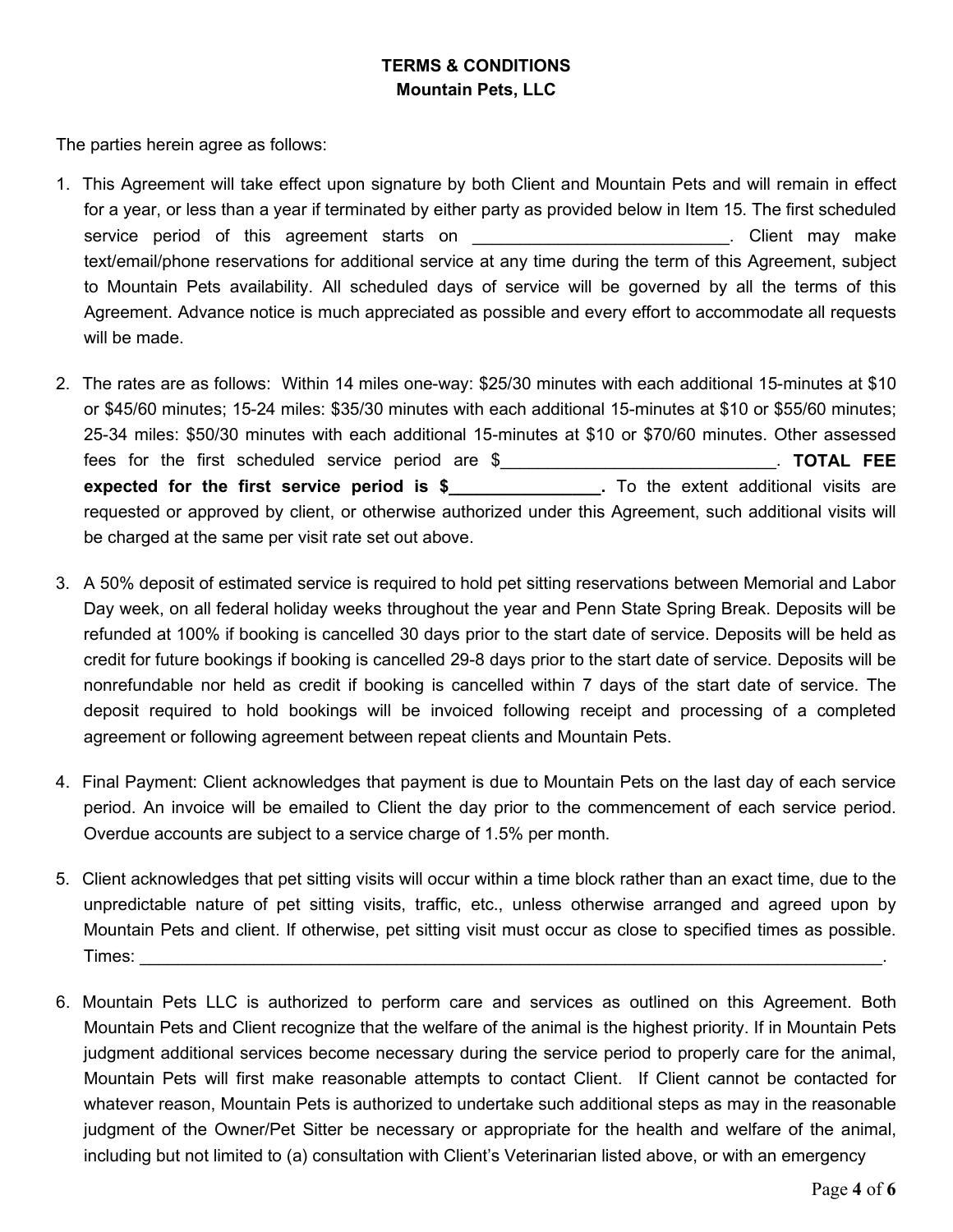veterinary care provider should Client's Veterinarian be unavailable; (b) authorizing care and treatment as recommended by Client's Veterinarian or an emergency veterinary care provider (excluding euthanasia) up to a maximum cost of \$  $\vdots$  and (c) such other steps as may in the reasonable judgment of Mountain Pets be necessary or appropriate for the health and welfare of the animal. Client agrees to be responsible for all fees and expenses incurred for care and treatment of the animal pursuant to this paragraph, and releases and holds Mountain Pets harmless from all liabilities related to transportation, treatment and expense. Client agrees to reimburse Mountain Pets for any expense incurred, plus any additional fees for attending to animal's needs or any expenses incurred for any other home/food/supplies needed.

- 7. In the event of inclement weather, natural disaster or circumstances beyond our control, e.g. acts of terrorism, etc., Mountain Pets is entrusted to use best judgment in caring for pet(s). Mountain Pets, LLC will be held harmless for consequences related to such decisions.
- 8. Mountain Pets LLC agrees to provide the services stated in this Agreement in a reliable, caring and trustworthy manner. In consideration of these services and as an express condition thereof, Client expressly waives and relinquishes any and all claims against Mountain Pets LLC arising out of or relating to the provision of services hereunder, except those arising from gross negligence or willful misconduct on the part of Mountain Pets LLC. Should Owner/Pet Sitter or any authorized person accompanying Owner/Pet Sitter sustain any injury, disease or other harm in the course of providing services hereunder, client will indemnify Mountain Pets LLC and hold it harmless with respect to all loss, expense and damage caused thereby, except those arising from gross negligence or willful misconduct on the part of Mountain Pets LLC.
- 9. Refunds will not be issued for service visits not performed due to an early return of the Client. Service credits for early returns due to an emergency will be considered on a case-by-case basis. Client agrees to give ample, advance notice if add-on visits are desired or to extend any service period. Mountain Pets will make a good faith effort to provide service for unscheduled add-on visits if a true emergency but may not be able to fulfill nonemergency add-on requests.
- 10. In the event of personal emergency or illness of Mountain Pets which will interfere with the ability to fulfill responsibilities in this Agreement, every attempt will be made to notify client regarding such situation. In the event Client cannot be reached, Client authorizes Mountain Pets to arrange for another qualified person to fulfill responsibilities as set forth on this Agreement. In such case, Mountain Pets will remain fully responsible for the proper discharge of all services under this Agreement.
- 11. Clients of Mountain Pets can choose to keep a key on file with PPS at no charge or have keys returned at end of reservation for a fee. For insurance and liability reasons, a key cannot be left outside the home on the last visit. Similarly, a key cannot be left inside the home on the last visit in the event you are unable to return on time as planned. A \$15.00 charge is incurred by the client for USPS key return services or \$25 to return in person.